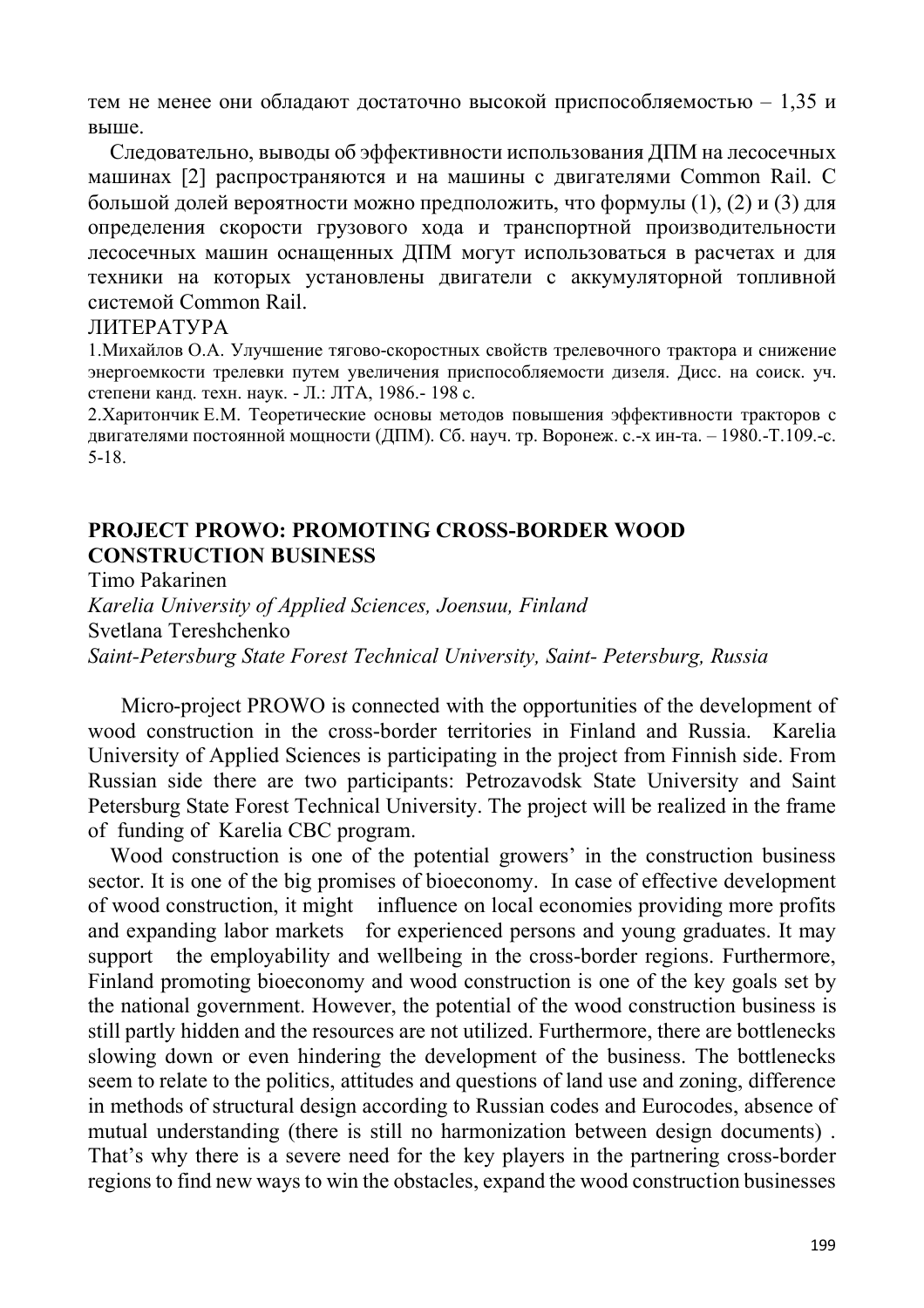and build an innovation hub bridging and growing the varied expertise bringing added value for all parties.

The universities that are participating in the project play a key role in developing the expertise and networks supporting the businesses in the cross-border regions. In its best, innovation, research and education form an iterative development process where higher education organization, businesses and business developers together find new ways to benefit all the actors. Yet, there is still work to do to identify the bottlenecks of the development in details and to find ways to fill in the gap between the higher education and businesses.

The overall goal of the micro project PROWO and later the regular PROWO project is to strengthen the business opportunities, markets and expertise in wood construction businesses across the border applying both B2B and U2B approaches bridging the key players together to work for the shared goal. This work will be done by the partner universities, businesses and business developers. Micro project PROWO aims at three goals: 1. Identifying and analyzing in details the bottle-necks hindering the growth and full use of the potential of the wood construction business, 2. Building the network of key players to develop the business, 3. Building common understanding on how to solve the exiting problems. Micro project PROWO results will form the base for the development of big project PROWO. It also preliminarily gives opportunities to investigate the possibilities for new business models, incubators and innovations. Expected results of micro project PROWO will be: 1.Increased knowledge and understanding about the obstacles and opportunities for the business development. The increased knowledge and understanding will be based on profound data collection and analyses – such knowledge will not be received without interaction. This may support the potential developers in their future actions and make the key players and networks visible. 2. Increase of the awareness of not only the businesses and universities but also the wide audience which will strengthen the positive attitudes to wood based building.

The target groups and beneficiaries of the project are the regional wood construction businesses, universities, business developers, administrational organizations, communities and the authorities dealing with wood construction issues. As the project is a small scale one and preparatory in its character, the direct target groups and beneficiaries are the partner universities, the pilot businesses and business incubators who join the project implementation. The indirect target groups would benefit from the project later on as it would improve the business possibilities in the regions.

Micro project PROWO will have three concrete outputs: 1. Analyses on the bottlenecks and obstacles hindering the growth of the cross-border wood construction business; this will be published as a Cross-border case study. 2. A list of potential businesses, who will commit themselves to participate in the project as equal partners and pilot the actions. It was decided that 5-10 companies will participate in the project from each side. 3. A concrete plan for the future development based on the future wheel and its reflective analyses with the previous workshop result. The plan will lead into the CBC-development project which will in its turn widely discuss and explore the possibilities to boost cross-border wood construction business.

In the frame of micro project PROWO there will be made a thorough survey in the three cross-border regions (North Karelia in Finland, Leningrad Region and Republic